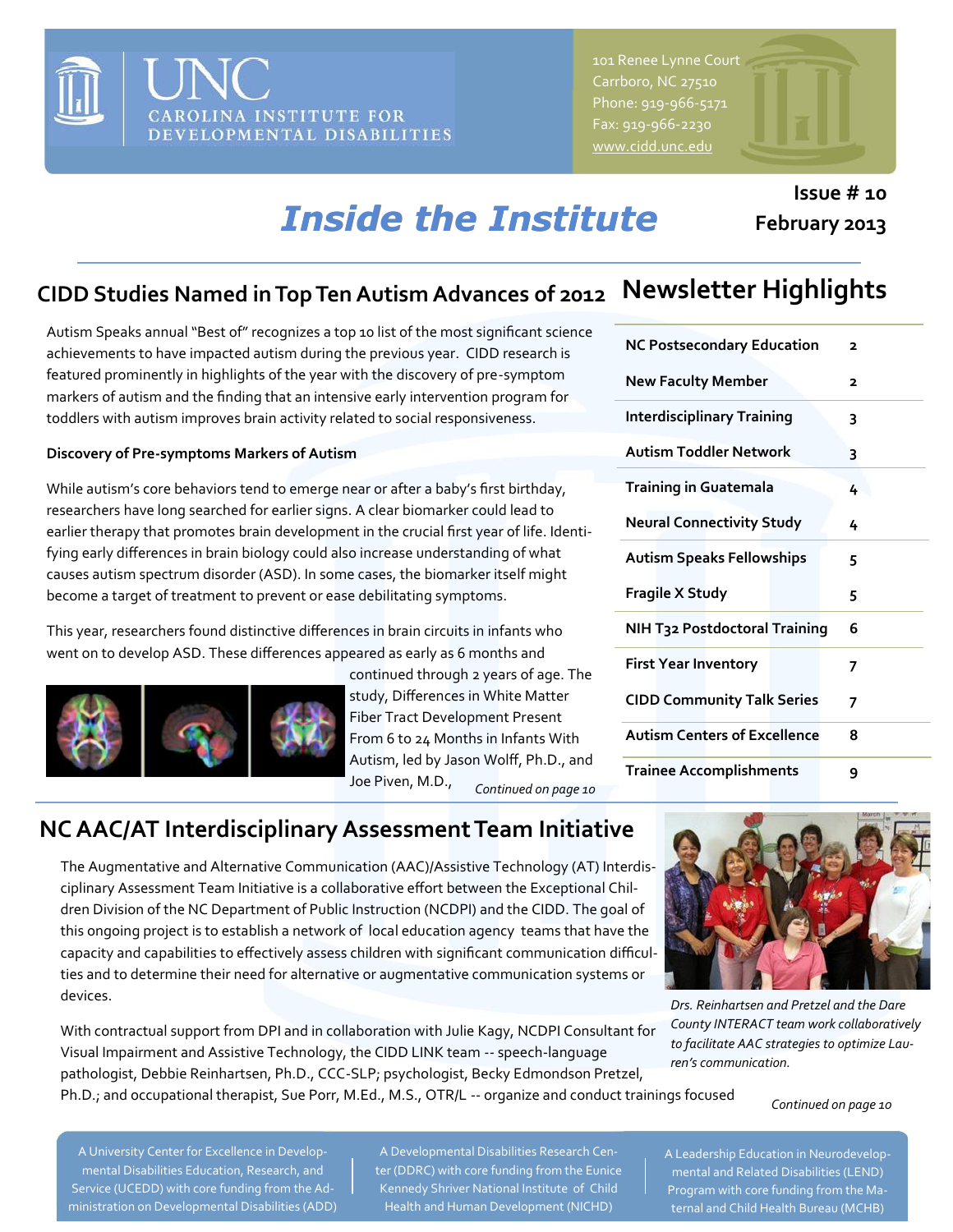#### **NC Postsecondary Education Capacity-Building Summit**

The NC Postsecondary Education (PSE) Alliance and Beyond Academics at UNC-Greensboro will host the Second PSE Capacity-Building Summit at UNC-Greensboro, Elliott University Center on Monday, March 11 and Tuesday, March 12, 2013. Registration is now open.

The theme for this year's Summit is "*Leading the Way."* Participants will learn about North Carolina's nine options for inclusive postsecondary education for students with intellectual/developmental disabilities and how we can expand PSE opportunities



*Pictured left to right is Tom Sannicandro, MA State Senator, Freda Lee, NC DPI, Donna Yerby and Deb Zuver, CIDD; and Karen Yerby, NC Community College System. The photo was taken at the first NC PSE Capacity-Building Summit held last March at Wake Tech.*

across the state. Educators, disability support service professionals, transition coordinators, administrators, students, counselors, families, and community members supporting PSE development are invited to attend.

**Registration Now Open**

Registration closes February 25. Space is limited.

[Click here](https://apps.research.unc.edu/events/index.cfm?event=events.eventDetails&event_key=6AB73AECC0CA1F411C74F7CEA87F80B70714C245) to Register

For more information:

**[adrienne.villagomez@cidd.unc.edu](mailto:adrienne.villagomez@cidd.unc.edu)**

The NC PSE Alliance is a diverse group consisting of emerging leaders with developmental disabilities, representatives of state agencies and organizations, legislators, educators, and families and other advocates. The group's mission is to expand the options for postsecondary education for individuals with intellectual/developmental disabilities throughout North Carolina. With funding support from the College Access Challenge Grant (CACG), the PSE Alliance and Beyond Academics bring together stakeholders from across the state for this second annual capacity-building summit.

This two-day summit will include small and large group discussions, presentations, breakout sessions and national keynote speakers: **Stephan Hamlin-Smith**, executive director of AHEAD (Association of Higher Education and Disability) *The Next Frontier: PSE Possibilities* and **Cate Weir**, coordinator of Think College, Institute for Community Inclusion, UMASS**.** *PSE Success Through National Standards.*

#### **Ann Palmer – New CIDD Faculty Member**

Ann Palmer is the new Family Faculty member for the Leadership Education in Neurodevelopmental and Related Disabilities (LEND) program at the CIDD. Ms. Palmer has spent the last 20 years working with families of individuals with autism. She has been the Parent Support Coordinator for Division TEACCH (Treatment and Education of Autistic and related Communication

handicapped CHildren and adults) where she coordinated a volunteer parent mentor program at five TEACCH Centers across the state, providing support to over 800 families in North Carolina.

As Director of Advocacy and Chapter Support for the Autism Society of North Carolina, Ms. Palmer established and coordinated over 50 parent support groups across the state. In addition, she is the author of "A Friend's and Relative's Guide to Supporting the Family with Autism: How Can I Help?"; "Realizing the College Dream with Autism or Asperger Syndrome: A Parent's Guide to Student Success"; and the co-author of "Parenting Across the Autism Spectrum: Unexpected Lessons We Have Learned," the 2007 Autism Society of America's Outstanding Literary Work of the Year. All three books are published by Jessica Kingsley Publishers.





**Carolina Institute for Developmental Disabilities [www.cidd.unc.edu](http://www.cidd.unc.edu/)**

Issue #10 Page 2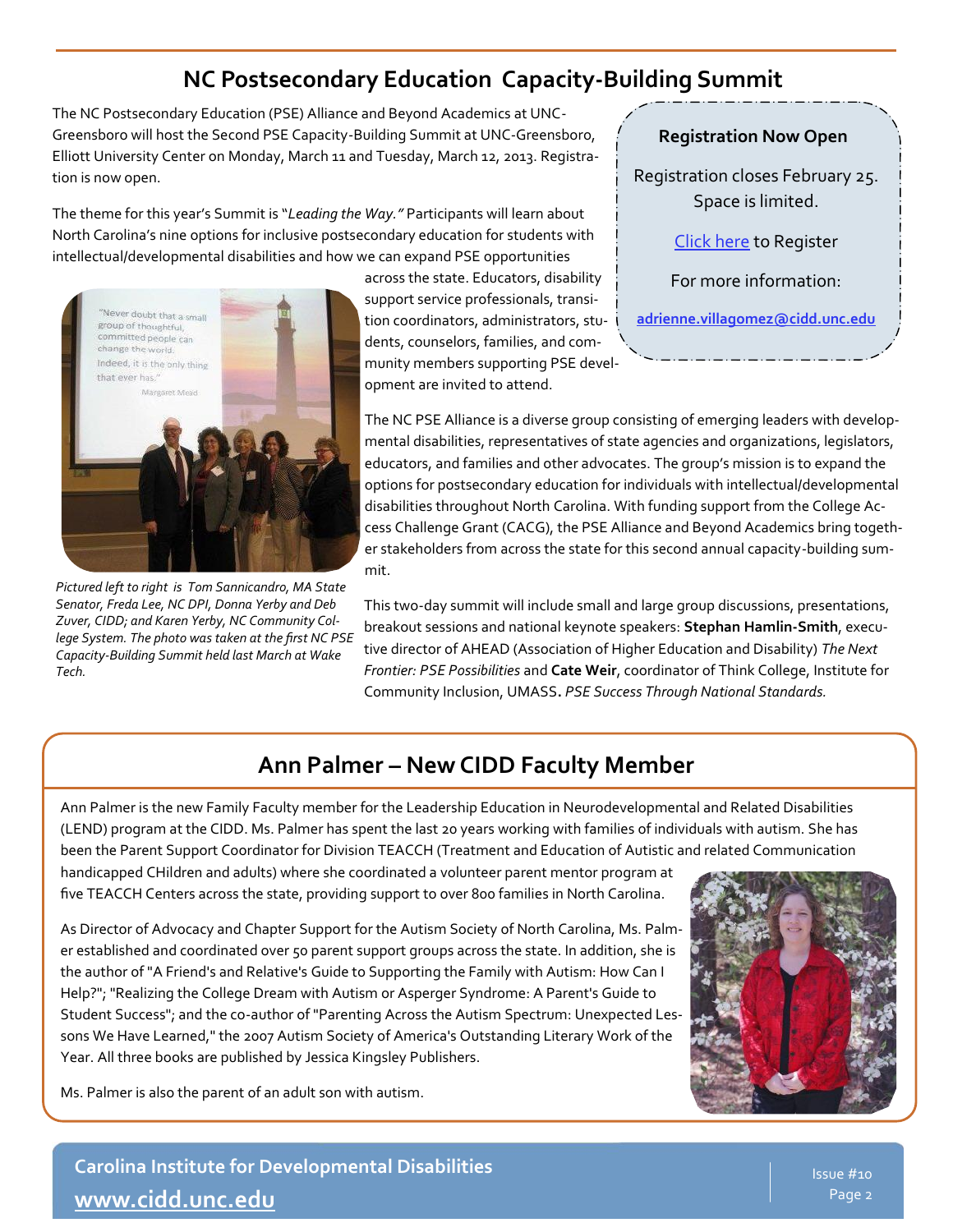#### **CIDD Awarded \$4.9 Million to Conduct Interdisciplinary Training**

The Carolina Institute for Developmental Disabilities (CIDD) was awarded \$4.9 million from the Maternal and Child Health Bureau to conduct interdisciplinary training. The Leadership Education in Neurodevelopmental and Related Disabilities (LEND) Training Program, under the directorship of Drs. Stephen Hooper and Angela Rosenberg, is designed to improve the health of infants, children, and adolescents with disabilities and special health care needs. This goal is accomplished by preparing trainees from diverse professional disciplines to assume leadership roles in their respective fields. The North Carolina LEND Program will address five key goals: (1) Advancing the knowledge and skills of the full range of child health professionals to improve health care delivery systems for children (and adults) with Autism Spectrum Disorder (ASD) and related intellectual/ developmental disabilities (I/DD); (2) Providing high-quality interdisciplinary education to health professionals which emphasizes the integration of services supported by the state, local agencies, organizations, private providers, and communities; (3) Providing a wide range of health professionals with the skills needed to foster a community-based partnership of health resources and community leadership; (4) promoting innovative practice models that enhance cultural competency, partnerships among disciplines, and family-centered approaches to care; and (5) demonstrating that the proposed interdisciplinary training opportunities will increase diagnosis of, or rule-out, individuals with ASD or other I/DD.

To accomplish these goals, the North Carolina LEND Program has worked collaboratively with numerous departments, divisions, and other institutes on campus, created significant partnerships with key state agencies (e.g., Division of Public Health, Department of Public Instruction), and established innovative interdisciplinary clinical services at the CIDD and in the community to provide important developmental services to underserved populations and children with special health care needs. The LEND Program also provides funding for graduate students from a wide range of departments across the university, training for postdoctoral scholars in both clinical and research endeavors, and continuing education programs that serve state, regional, and national audiences interested in intellectual/developmental disabilities and children with special health care needs. A key component of the LEND Program is its devotion to leadership training, such that all trainees are groomed to be leaders in their respective fields and to work from the lens of an interdisciplinary perspective. Dr. Hooper noted, "This funding will continue our outstanding interdisciplinary training to a wide range of graduate and post-graduate trainees, and it will serve our outreach efforts throughout the UNC system and to our state and national partners. Further, the LEND Program will contribute to the development of our next generation of leaders in the broad field of intellectual/developmental disabilities." The LEND Program at the CIDD has been funded for five years. For additional information on the North Carolina LEND Program, please contact Dr. Stephen R. Hooper, Director of Training and Education at the CIDD ([Stephen.hooper@cidd.unc.edu\).](mailto:Stephen.hooper@cidd.unc.edU?subject=LEND%20Program)

#### **The Autism Speaks Toddler Treatment Network**

The Autism Speaks Toddler Treatment Network (ASTTN) was formed in 2007 to bring together a group of researchers funded by Autism Speaks to conduct intervention research with toddlers under age two either at-risk for or diagnosed with autism. Holding annual meetings for 7 funded groups, including two from UNC, the ASTTN collaborated to establish better ways to measure outcomes in toddlers, improve knowledge of methodological considerations among investigators, promote junior investigator involvement, and share results and challenges associated with this work.



In 2012, the group held its first open meeting, inviting researchers to a one-day conference in Toronto, Canada prior to the International Meeting for Autism Research to share their findings on the earliest of autism intervention.

CIDD Investigator Dr. Lauren Turner-Brown served as chair of this meeting, which was attended by 60 researchers. Topics discussed at the meeting included intervention for babies who are at high risk for autism, and working with community providers to ensure that research knowledge reaches the early intervention system and families in underserved areas. Dr. Turner-Brown will serve as chair again when this group gathers in San Sebastian, Spain in May 2013.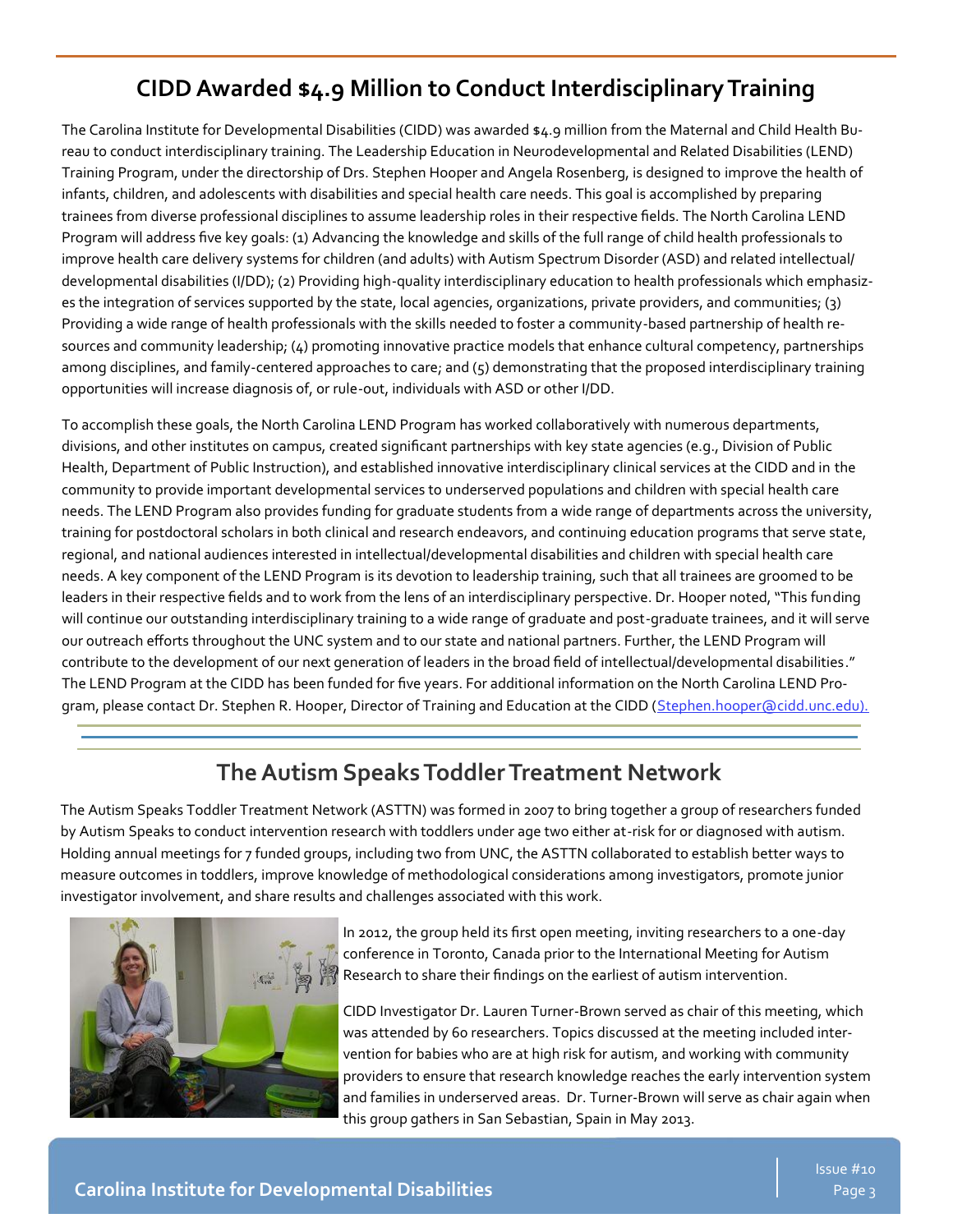#### **Service and Community Based Training in Guatemala**

This past summer Dr. Debbie Reinhartsen, Speech and Language Pathology Section Head at the CIDD and Associate Professor at UNC's Division of Speech and Hearing, traveled to Guatemala with a group of UNC speech and language and audiology graduate level students and professors. This yearly community-based learning trip is organized by Lisa Domby, M.S., CCC-SLP, Assistant Professor and Clinical Education Coordinator at the Division of Speech and Hearing. It was Dr. Reinhartsen's third summer traveling with the group.

In Guatemala, students experienced hands on learning for working with the local population. They assisted in speech, language, and hearing screenings throughout Antigua and Guatemala City, advancing Spanish skills and cultural competence. Dr. Reinhartsen, along with Ms. Domby and Kathy Davis, M.A., Speech-Language Pathologist in private practice, provided training in autism assessment methods and interventions, supervised students as they implemented approaches in preschool and school age programs

throughout the area and provided training and consultation to the local classroom teachers.

In addition, Dr. Reinhartsen brings to this annual service, learning and cultural



*Graduate student Erika Rowgawski uses an aided language stimulation board to facilitate interaction with children while reading a book.*

(AAC) and implementation of aided language communication strategies. "The addition of aided language communication materials has been a significant contribution to our work in Guatemala. They have enabled our students to immediately engage with children in the sites we visit," said Ms. Domby. "We have also provided workshops to Guatemalan speech therapists on use of these materials, and donated them for future use there. I'm very grateful to Dr. Reinhartsen for introducing this component to our community based learning projects in Guatemala." These types of service and training opportunities develop competencies in working

with culturally and linguistically diverse populations; create strong connections and relationships; and improve resources, education, and treatment to families in

excursion, her expertise in the areas of augmentative and alternative communication

Guatemala.

#### **Scientists Seek to Identify Mechanisms that Regulate Development of Neural Connectivity**



Dr. Patricia Maness and the scientists in her lab are shedding light on the basic mechanisms of neurodevelopment important for understanding inherited brain disorders, such as autism spectrum disorders (ASDs) and related syndromes. One of her current projects aims to identify mechanisms regulating synaptic connectivity in the neocortex of mouse models and to understand more clearly how their deficiency causes abnormal brain wiring relevant to neurodevelopmental disorders such as ASDs. The research seeks to provide insight into a novel mechanism for spine and synapse regulation involving NrCAM (Neuron-Glial Related Cell Adhesion Molecule), a risk factor for ASD, which is important for development of excitatory circuits in the neocortex.

Dr. Maness is examining a new concept that NrCAM regulates spine development by interacting with repellent guidance molecules Semaphorin3F (Sema3F), Neuropilin-2 (Npn-2), and PlexinA3 (PlexA3), and that NrCAM deficiency leads to hyperexcitability in neocortical circuits. The central hypothesis she is investigating is that NrCAM/Npn-2/PlexA3 comprises a receptor complex for Sema3F that constrains or remodels dendrite spines of pyramidal neurons in the neocortex for appropriate excitatory balance. The outcome of her investigation is expected to have an important positive impact, because it will delineate novel molecular mechanisms of spine morphogenesis that control sensory cortical connectivity and function, and may provide insight into molecular mechanisms targeted in ASDs.

Electrophysiological studies with Dr. Paul Manis and Dr. Xuying Zhang indicate that prefrontal cortical brain slices from NrCAM knockout mice are hyperexcitable, suggesting that the increased spines are functional. The laboratory also collaborated with Dr. Ben Philpot's group at UNC to show that NrCAM deletion in mice causes impairment in visual cortical processing. Moreover, the Maness lab jointly published with Dr. Sheryl Moy that NrCAM knockout mice have sociability impairment and cognitive ridigity. Hyperexcitability, increased spine density, social deficits and defective processing are phenotypic traits associated with autism spectrum disorder.

**Carolina Institute for Developmental Disabilities [www.cidd.unc.edu](http://www.cidd.unc.edu/)**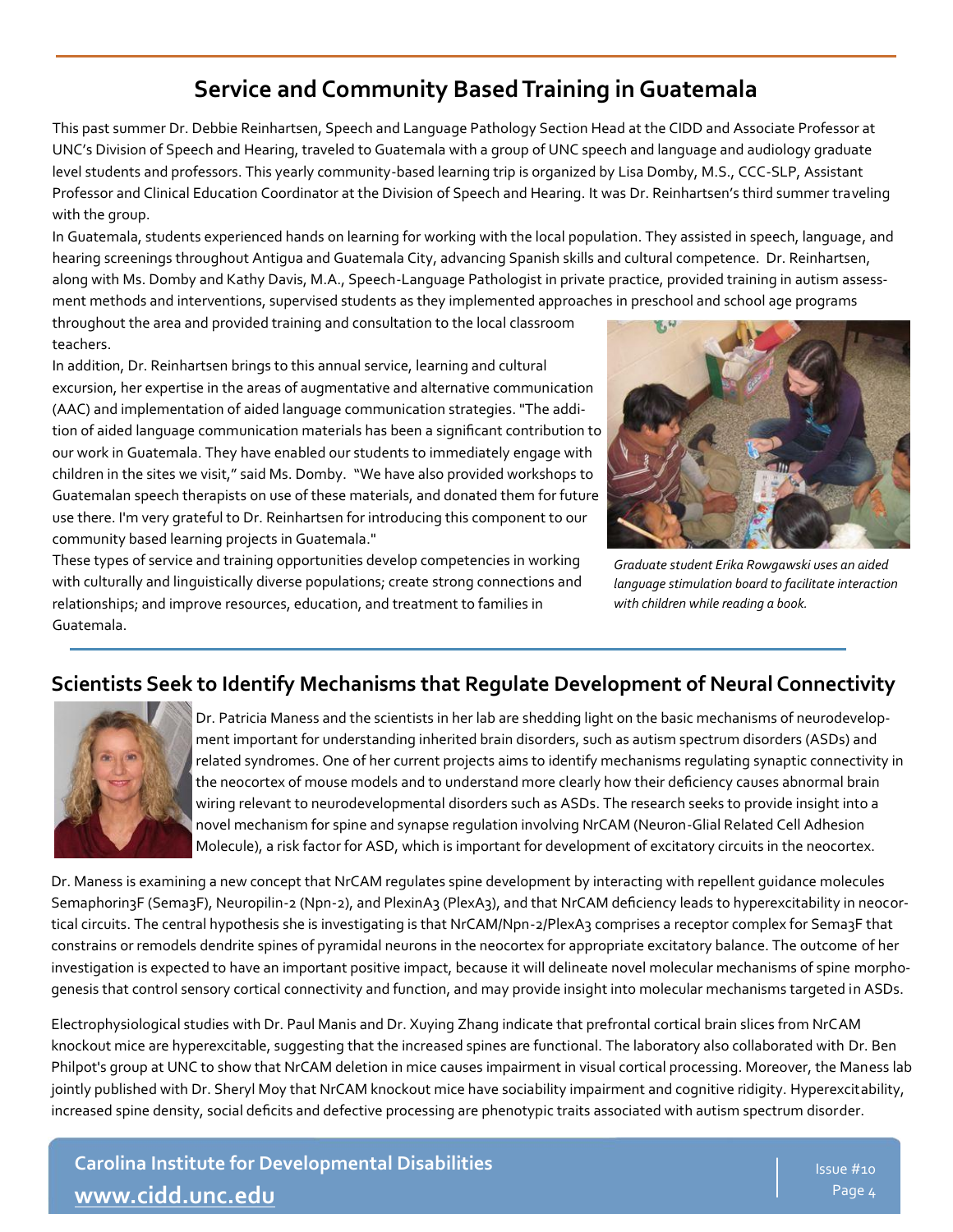### **Autism Speaks Awards Translational Postdoctoral Fellowships**

*Autism Speaks Postdoctoral Fellowships in Translational Research help turn scientific discoveries into treatments that improve lives.* 

In the inaugural year of the Autism Speaks Translational Postdoctoral Fellowship Program, **Portia Kunz (McCoy), Ph.D.**, was awarded a two-year fellowship to examine the effects of a novel drug candidate, Topotecan, in reversing synaptic deficits in a mouse model of Angelman



syndrome, a neurodevelopmental disorder with high comorbidity with autism. Under the mentorship of Joe Piven, M.D., and Ben Philpot, Ph.D., Portia will continue to work at the bench in this mouse model, but will also be introduced into the clinical settings at the CIDD, thus bridging the gap between basic and clinical science. Her project titled "Functional and anatomical recovery of synaptic deficits in a mouse model of Angelman Syndrome" has the potential to interpret the biological underpinnings of an autism spectrum disorder and to link this to a potential therapeutic outcome. This information will help identify the best practice for translating basic re-



search knowledge into the pathophysiology of an autism spectrum disorder back to the bedside.

**Brian Teng, Ph.D.**, was awarded a two-year fellowship to examine the effects of oxytocin receptor agonists in mouse models of autism spectrum disorder (ASD) phenotypes. Under the

mentorship of Sheryl Moy, Ph.D., and Michael Jarstfer, Ph.D., Brian will evaluate the ability of the prosocial hormone oxytocin (OT) and an OT-related drug (Cmpd 39) to reduce the social deficits exhibited by three ASD-like mouse models developed by the research team. If these drug treatments are successful, it would demonstrate that these models are scientifically relevant for ASD drug discovery and that OT-related drugs might be effective in treating core ASD symptoms. Currently, very little is known about the ways in which OT is able to promote social behavior in mammals. One way that OT works is by turning on or off genes, but the identities of these genes in the brain are unknown. Using a method called microarray, Brian will assess how OT treatment in ASD-like mouse models changes the expression of genes in brain regions important for social behavior. In addition, Brian will work with a third mentor, Linmarie Sikich, M.D., on her new clinical project to evaluate the therapeutic efficacy of intranasal OT in children and adolescents with ASD. Overall, this fellowship will contribute to the development of promising new treatments based on OT and OT-related drugs, which may have unique prosocial effects, and advance our understanding of ASDs and how to treat them.

**Congratulations to Jason Wolff, Ph.D., and his research team on the publication of their study in and on the cover of the December 2012 issue of the Journal** *of the American Academy of Child & Adolescent Psychiatry***!**

The study, Evidence of a Distinct Behavioral Phenotype in Young Boys With Fragile X Syndrome and Autism, profiled behaviors in fragile X autism versus idiopathic autism and found important differences between these variants of autism. Radar graphs used in the article to show behavioral patterns were the inspiration for the cover art for the month's issue of the journal.

Fragile X syndrome (FXS) is the most common known inherited cause of intellectual disability. The behavioral phenotype of FXS includes many classically "autistic" features, including repetitive and self-injurious behavior, social avoidance, poor eye contact, and odd or delayed speech. Because of overlap with idiopathic autism (iAut), FXS is increasingly considered a subtype of autism or itself one of the "autisms." Approximately one third of boys with FXS meet criteria for autism, with nearly a third more meeting criteria for a pervasive developmental disorder.

Dr. Wolff's study examined the patterns of repetitive and social behavior in two groups of young boys with autistic disorder – those with iAut (i.e., without FXS) and those with FXS. Although there were similarities in some aspects of repetitive and social behaviors, several key differences were identified. The behavioral patterns of FXS + autism and iAut are most similar with respect to lower-order (motoric) repetitive behaviors and social approach deficits, but differ in more complex forms of restricted, repetitive behaviors

and some social response behaviors.

This study adds to evidence suggesting that key distinctions may be made between FXS and autism. Previous work by Drs. Heather Hazlett and Joseph Piven, for example, identified differences in brain development between young



children with FXS + autism and iAut. Dr. Wolff's findings extend this work by identifying similar differences in patterns of behavior. Together, such studies may help to disentangle the heterogeneity associated with autism and provide clues about the development of specific forms of atypical behavior.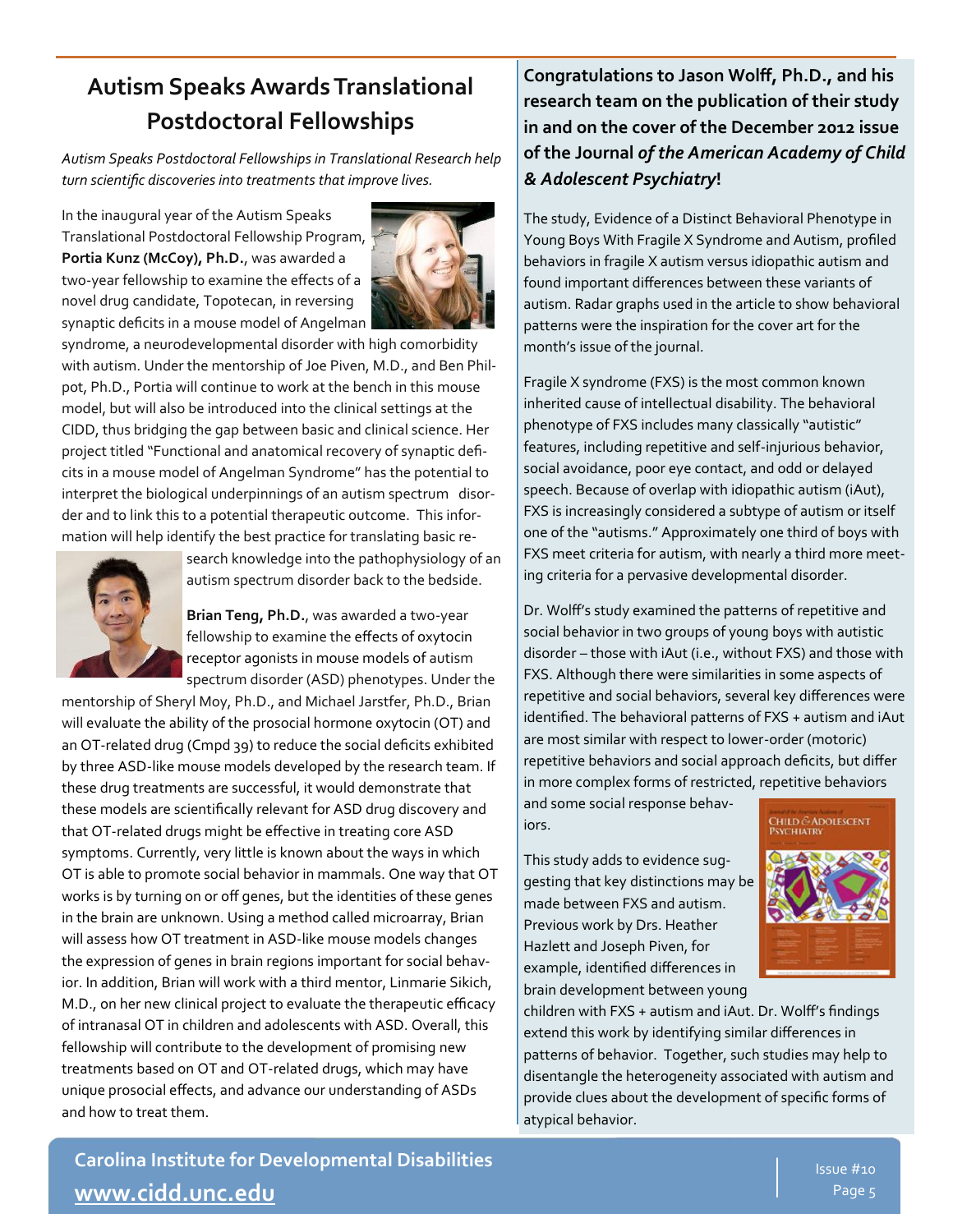#### **NIH T32 Postdoctoral Research Training**

The research arm of the Carolina Institute provides state-of-the-art training for post doctorates working in the field of developmental disabilities. The mission of the Postdoctoral Research Training Course is to develop researchers with expertise in both the biological basis and clinical manifestations of neurodevelopmental disorders. This broad-based and integrated perspective enables researchers to better relate across disciplines and maximizes the potential for major research advances in understanding the pathogenesis and treatment of these disorders. The Carolina Institute is thrilled to have three new post docs this year.



**Kelly Jones**, PhD, received her doctorate in Neuroscience from Northwestern University in Evanston, Illinois. There she worked with Dr. Peter Penzes in the Department of Physiology at Northwestern University's Feinberg School of Medicine, studying autism-associated molecular mechanisms that regulate synaptic and dendritic structure of cortical neurons. She is an author on publications in *Journal of Neuroscience*, *PLoS Biology*, and *PNAS*. Dr. Jones will be working with Dr. Ben Philpot, examining circadian behavior and circadian-related molecular signaling in a mouse model of Angelman syndrome. Her work will aim to inform our understanding of sleep disturbances that occur in many Angelman syndrome patients, and potentially provide insight into novel therapeutic strategies for

addressing sleep disturbances in these patients.



**Brandon Pearson** received his Ph.D. in Behavioral Neuroscience in the Blanchard Lab at the University of Hawaii and studied the neurobiology of social and defensive behaviors in rodent models. His dissertation focused on sociability and fear as well as brain extracellular matrix endophenotypes in mice with a mutation in MeCP2, the gene mutated in most cases of Rett Syndrome. Prior to Ph.D. research, Brandon worked at the Laboratory of Molecular Pathophysiology under Dr. Husseini Manji working on the development of improved mood stabilizing drugs. At the CIDD, Brandon is working with Dr. Mark Zylka on characterizing pharmaocokinetic properties of novel topoisomerase inhibitors- a class of drug known to unsilence the paternal allele of Ube3a in rodent models

and shows therapeutic potential for patients diagnosed with Angelman syndrome and other genetic imprinting disorders. Brandon will also perform transcriptome sequencing and analysis in rodent and human samples (with the guidance of Dr. Joe Piven) to characterize signatures of gene expression in response to multiple classes of chemicals. The ultimate goal is to gain insight into pathophysiology of autism and other related disorders but also avenues for detection and treatment of developmental disabilities by using advanced molecular and pharmacological approaches utilized and developed in the Zylka lab.



**Sarah Schipul,** Ph.D. received her doctorate in Psychology at Carnegie Mellon University, working with Dr. Marcel Just. Dr. Schipul's dissertation examined changes in brain activation and synchronization during learning in individuals with autism. She published similar work in Cerebral Cortex, as well as a review of underconnectivity findings in autism in Frontiers in Systems Neuroscience. Dr. Schipul joined the CIDD T32 to study children with autism using EEG, under the guidance of Drs. Ayse Belger and Grace Baranek. She has joined a project examining EEG correlates of sensory processing in young children with autism, in order to elucidate what parts of the sensory processing stream are disrupted in the disorder. Dr. Schipul also plans to use this data to examine neural synchrony and adap-

tation in individuals with autism. This will add to her previous fMRI research showing disruptions in connectivity and neural adaptation in adults with autism, by examining these measures on a different timescale and at a different point in development.

## **UNC Ranked #1 Public Institution in the World for Autism Research**

The Interagency Autism Coordinating Committee (IACC) is a federal advisory committee that coordinates all efforts within the Department of Health and Human Services (HHS) concerning autism spectrum disorder (ASD). In July 2012 the IACC published "*Autism Spectrum Disorder Research Publications Analysis Report*: *The Global Landscape of Autism Research*." Conducting a review of all published, peer-reviewed research in 2010, this report listed the 25 most frequent contributors to the research literature on autism. Ranked #2 overall, UNC was the premier public institution worldwide in the publication of research papers on autism.

The CIDD is proud to be a member of the UNC autism research community and proud of the contributions we have and continue to make in helping individuals with autism and their families. [Learn More!](http://www.cidd.unc.edu/UNC_1_Autism_Research.pdf)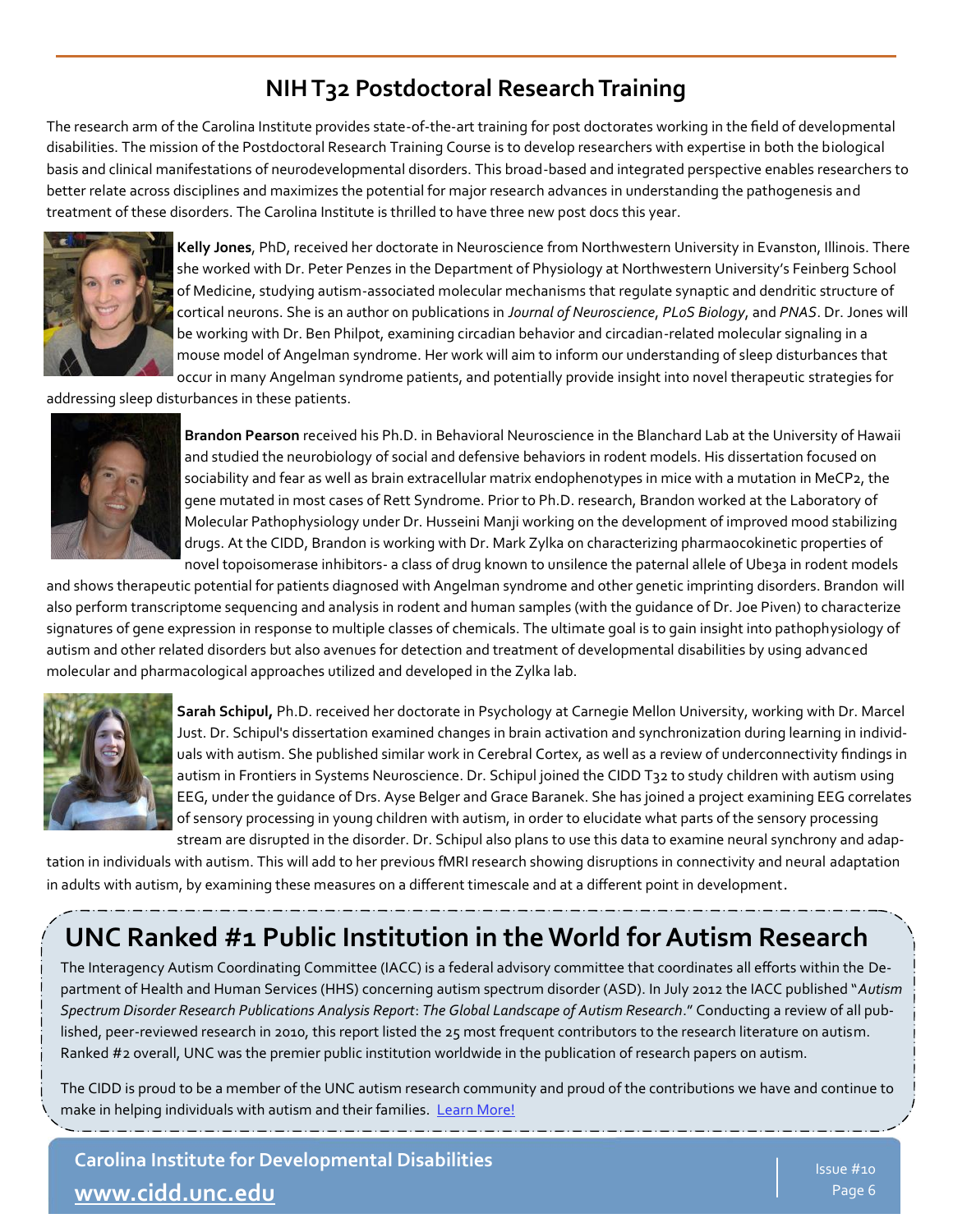#### **The First Year Inventory Identifies 12 – Month-Old Children at Risk for Autism**

The American Academy of Pediatrics recommends that all toddlers be screened for autism spectrum disorder in the first two years of life. The First Year Inventory, a 10 minute questionnaire filled out by parents after a child's first birthday, was developed as a tool that could identify 1-year-old children who are showing early signs of ASD.

A recent study demonstrated that the FYI shows promise in early identification of ASD. Lead author of the study and CIDD Investigator, Lauren Turner-Brown, PhD, along with co-authors Grace Baranek, Linda Watson, Elizabeth Crais, and Steve Reznick, found that that 31 percent of children identified as at risk for autism spectrum disorders (ASD) at 12 months on the FYI received a confirmed diagnosis of ASD by age 3 years. In addition, 85



percent of the children found to be at risk had some other developmental disability or concern by age three. These results were based upon a longitudinal study of 699 children whose parents completed the FYI when they were 12 months of age. This study involved recontacting the families when the children were 3 years of age to conduct additional screening and diagnostic evaluations for a subset of children.

Results indicate that an overwhelming majority of children who screen positive on the FYI indeed experience some delay in development by age three that may warrant early intervention. Identification of children at risk for ASD at 12 months could provide a substantial number of children and their families with access to intervention services months or years before they would otherwise receive a traditional diagnosis. Given that many children do not receive a diagnosis of ASD before the age of 4, research on early screening tools could prove quite helpful to families.

Ongoing studies conducted by this team of researchers include a study examining the effects of a parent-mediated intervention on toddlers who screen positive on the FYI. Preliminary results suggest that toddlers who complete this intervention between 14 and 22 months show improvement in both social communication and sensory regulatory domains relative to toddlers who do not receive the intervention. In addition, this team is conducting a study to revise the FYI to continue to refine and improve its utility in early autism screening.

#### **CIDD Launches Community Talk Series**

**Join us to learn about recent advances in developmental disabilities. All are welcome! [Click here](http://www.cidd.unc.edu/Education/default.aspx?id=49) for more details on the entire semester. Here are details about the next two coming up.** 



**February 13th:** Robert Christian, M.D. will speak on the Benefits and Risks of Psychiatric Medication Usage in the Context of Developmental Disabilities. He will discuss various classes of medication used to aid the treatment of severe behavioral and emotional challenges in the context of developmental disabilities.



**March 13th:** Stephen Hooper, Ph.D.'s talk is entitled "Pediatric Traumatic Brain Injury in North Carolina: State of the State." He will review findings about pediatric traumatic brain injuries with respect to definition, targeted neurodevelopmental outcomes, and the importance of family factors with respect to post-injury recovery and functioning.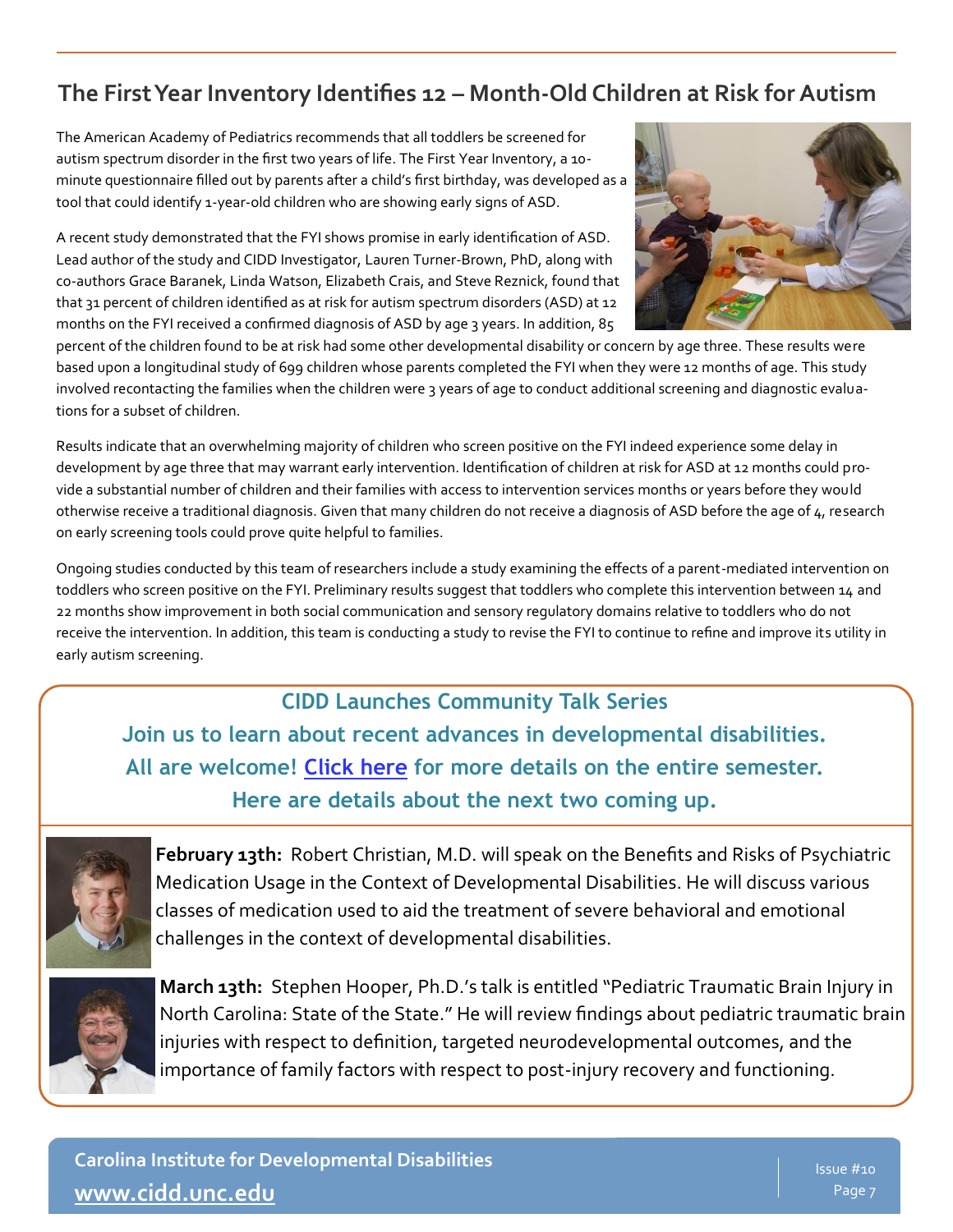### **NIH Awards \$12.6 Million Autism Centers of Excellence Grants for New Research**

Drs. Joe Piven and Linmarie Sikich have each been awarded \$12.6 million grants in the latest round of funding from the National Institutes of Health's Autism Centers of Excellence (ACE) research program. UNC, which was [ranked No. 2 among the top 25](http://iacc.hhs.gov/publications-analysis/july2012/chapter-four.shtml#chapter-four-institutions)  [institutions in the world publishing autism research](http://iacc.hhs.gov/publications-analysis/july2012/chapter-four.shtml#chapter-four-institutions) in 2010 by the Interagency Autism Coordinating Committee, is one of only two institutions that have received more than one Autism Centers of Excellence grant. "These grants are further evidence that UNC has become one of the premier autism research institutions in the world," said [Dr. Joseph Piven,](http://www.cidd.unc.edu/piven/) recipient of a grant for a new round of research in the ongoing [Infant Brain Imaging Study \(IBIS\) Network.](http://www.ibisnetwork.org/)



The grant to Dr. Piven, Director of the CIDD and Kenan Professor of Psychiatry, will be used to fund longitudinal brain imaging of a combined sample of 600 infants who are at high risk for later developing autism by virtue of having an older sibling with autism. The Infant Brain Imaging Network, or IBIS, which is led by UNC and includes clinical study sites at Children's Hospital of Philadelphia, the University of Washington in Seattle and Washington University in St. Louis, will conduct the study. "The identification of early brain markers in infants who later develop autism, during a period when children may benefit maximally from early detection and intervention, has the potential to significantly improve the lives of autistic individuals," Piven said.



[Dr. Linmarie Sikich,](https://www.med.unc.edu/psych/directories/faculty/linmarie-sikich-m-d) associate professor of psychiatry and Director of the [Adolescent and School](http://www.med.unc.edu/psych/aspire)-age [Psychiatric Intervention REsearch Program \(ASPIRE\),](http://www.med.unc.edu/psych/aspire) has been awarded a \$12.6 million grant to establish a new research network, the ACE SOARS Network , to develop and test new treatments for autism spectrum disorders (ASD). Dr. Sikich will direct the ACE SOARS Network and provide overall project coordination.

The first project the ACE SOARS network will undertake is a 5-year study of oxytocin nasal spray in children and adolescents (ages 3-17) with an autism spectrum disorder called SOARS-[B \(Study of](http://www.med.unc.edu/psych/aspire/soars)  [Oxytocin in Autism to improve Reciprocal Social Behaviors\),](http://www.med.unc.edu/psych/aspire/soars) which will be conducted at treatment centers at UNC, Harvard University, Mount Sinai School of Medicine, Vanderbilt University and

University of Washington with genetic analyses done at Duke University. The SOARS-B study will determine if oxytocin improves social functioning in ASD, evaluate oxytocin's safety in children, and identify factors that influence a child's response to oxytocin. The study is the largest treatment study to date and will ultimately include 300 individuals with an autism spectrum diagnosis. It is also one of the first studies that will focus equally on both verbal and nonverbal individuals on the spectrum.

"We are very grateful for our government's support of autism research and are excited to be a part of efforts to develop safe and effective treatments to improve the core symptoms of autism," Sikich said. "At least 1.5 million Americans suffer from autism, but options for treatment are currently limited."

"Our SOARS-B study is a great example of translational science to develop new treatments," Sikich said. "A large clinical trial is needed to really figure out whether oxytocin works in autism and is only possible with the support of the National Institutes of Health and the cooperation of medical centers across the country since no U.S. pharmaceutical companies are currently marketing intranasal oxytocin."

Dr. Piven said that UNC research on autism "covers that gamut from basic neurobiology to clinical research on pathogenesis to applied research on intervention. The breath of the IBIS and ACE SOARS research networks, one focusing on brain development in infants at risk for autism and the other conducting research on a novel therapeutic intervention for autism, are examples of the depth and range of autism research at UNC."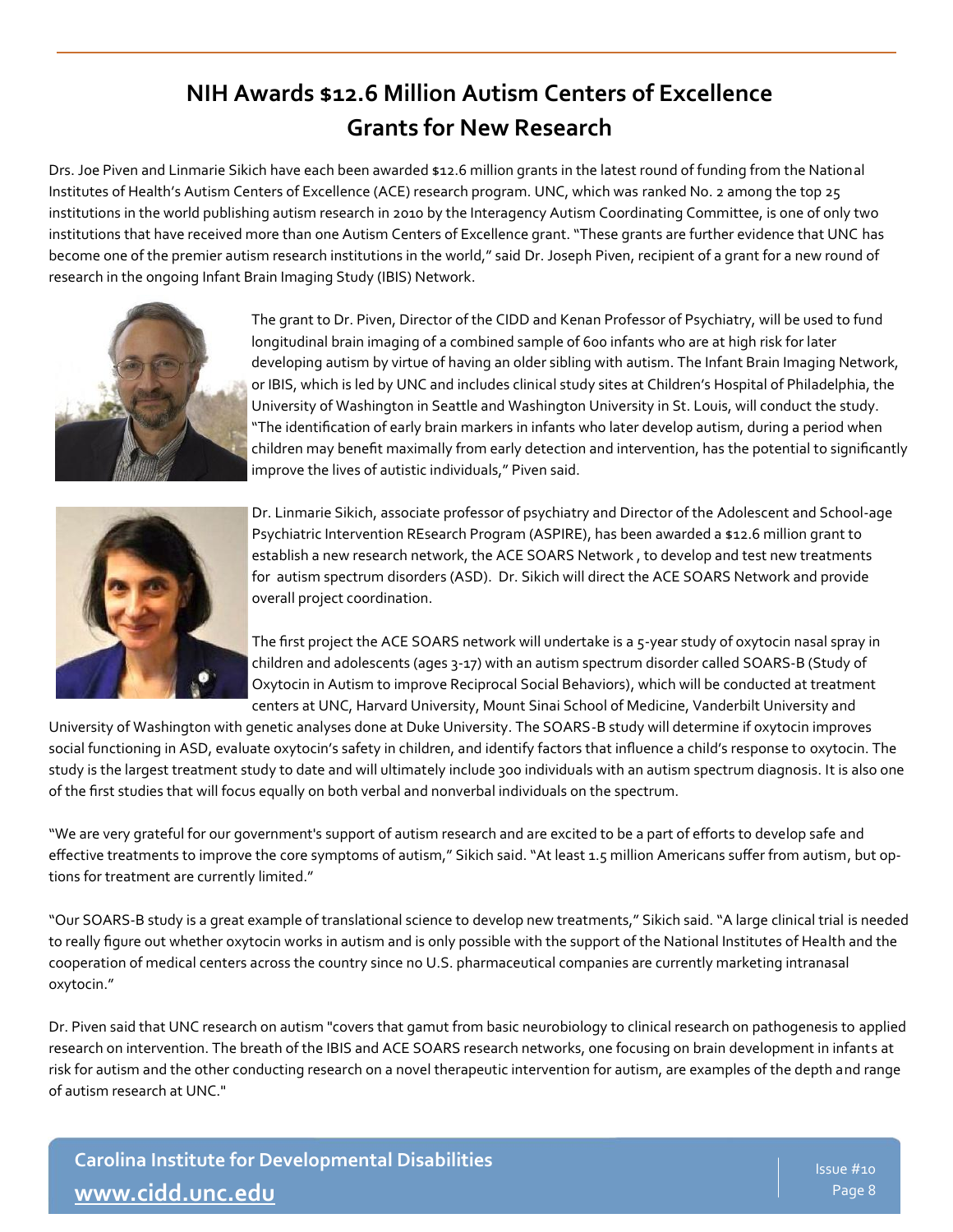## **CIDD Postdoc & Trainee Accomplishments and News**

**Antoinette Sabatino Awarded the** *Francis J. and Patti Meyer Summer Research Fellowship* Antoinette Sabatino is a doctoral candidate in Developmental Psychology at UNC. She is mentored by Drs. Steve Reznick and Gabriel Dichter at the CIDD. This past summer, Antoinette was awarded the Francis J. and Patti Meyer Summer Research Fellowship. The award allowed Antoinette to work throughout the summer on collecting and analyzing data for her dissertation. Her dissertation, *Cognitive Control of Attention in Response to Social and Non-Social Stimuli*, aims to extend current findings regarding atypical patterns of attention to social and nonsocial information in children with autism. Antoinette is investigating visual exploration and cognitive control over attention of images related to circumscribed interests, skills essential for behavioral and brain development in children with autism spectrum disorders. Patterns of reflexive and consciously controlled visual attention are being studied to determine if circumscribed



interests in autism are associated with unique patterns of visual attention not seen in typical developing children. Antoinette presented her research this past spring at the 11<sup>th</sup> Annual Graduate Research Symposium held at the College of William & Mary. She will finish up data collection this fall and defend her dissertation in March 2013.

**A Visiting Scholar Protocol for AUCD Trainees:** In May, LEND trainee Megan Kovac spent one week visiting the LEND program at the Children's Hospital of Philadelphia (CHOP). The visit was part of a Pilot Visiting Scholar Protocol for AUCD train-



ees, which was developed by Megan, with input from the AUCD Virtual Trainee and LEND Training Director, Dr. Stephen Hooper. The Protocol is an innovative way for trainees to enhance their experience by spending time at an AUCD program outside of their home center..

During her week at CHOP, Megan observed multidisciplinary clinics, participated in trainee-led community outreach projects, toured transition programs, and participated in the LEND Research Symposium. The visit enhanced Megan's exposure to programs that serve children with developmental disabilities and it prompted dialogue among faculty and trainees about how different LEND programs operate across the country. It was an invaluable training experience and hopefully one that will be pursued by future LEND trainees.

Megan will be presenting the Pilot Visiting Scholar Protocol (VSP) at this year's AUCD Conference. The protocol will be available in the "Trainee Corner" of the AUCD website and a reflection on the pilot visit will be appear in the December issue of the Early Career Professionals blog ([http://www.aucdecp.org\).](http://www.aucdecp.org)

**Postdoctoral Award for Research Excellence:** Dr. Jason Wolff is a postdoctoral fellow in the CIDD under the mentorship of Drs. Joseph Piven and James Bodfish. Each year, the Postdoctoral Scholars Awards for Research Excellence are given in recognition of the research promise demonstrated by individual postdoctoral scholars. The award is designed to recognize research potential and to assist postdoctoral scholars in their continued professional development.



Dr. Wolff's research focuses on a combined neurobehavioral approach to characterize the emergence of behavioral excesses and deficits in young children with autism or fragile X syndrome. His ultimate aim is to leverage neurobehavioral data to inform targeted early intervention.

#### **Featured article by Cara Damiano on the Autism Speaks Blog:**



*Continued on page 5* this award at IMFAR in May of 2012. Cara's research advisor is CIDD Investigator Dr. Gabriel Dichter. Cara, a UNC Clinical Psychology graduate, received an Autism Speaks Weatherstone Predoctoral Fellowship in 2011 and was featured on the [Autism Speaks Blog](http://www.autismspeaks.org/blog/2012/07/10/autism-motivation-and-hard-work) in July 2012. This fellowship will provide Cara with training in the collection and analysis of fMRI data from children with autism, and Cara's research project will examine the behavioral and neural correlates of reward motivation in children with autism. Cara presented initial findings funded by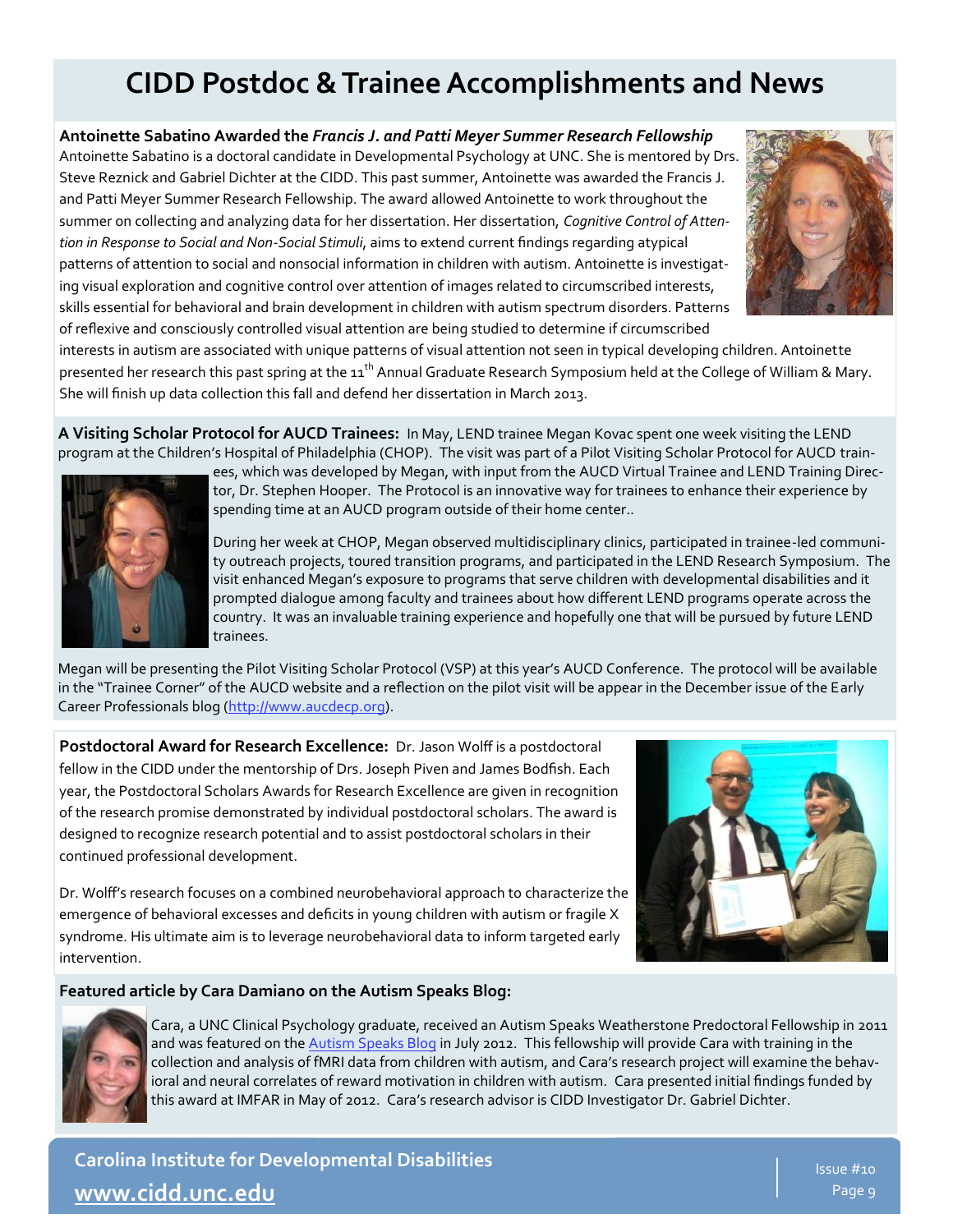#### **CIDD Studies Named in Top Ten Autism Advances of 2012 continued**

was published in the June issue of the *American Journal of Psychiatry*.

This paper was also selected as a favorite by the editors of the *American Journal of Psychiatry* in their 2012 in Review. "Not only do such findings generate tremendous scientific interest, but they allow clinicians and neuroscientists to join in their search for signs of abnormal infant development," writes *Journal* editor, Daniel S. Pine, M.D. "This joint search provides a nidus around which attempts to develop novel treatment might converge."

#### **Early Intervention Program Alters Brain Activity in Children With Autism**

This year researchers delivered compelling evidence that the Early Start Denver Model (ESDM), an Intensive early intervention program for toddlers with autism, improves brain activity related to social responsiveness. These exciting findings have been named in TIME magazine's top 10 medical breakthroughs of the year. The study is also recognized in Autism Speaks top 10 autism research advances of 2012.



Geraldine Dawson, Ph.D., professor of psychiatry at UNC and chief science officer at Autism Speaks is lead author on the paper; Early Behavioral Intervention Is Associated With Normalized Brain Activity in Young Children With Autism, published in the November issue of the *Journal of the American Academy of Child & Adolescent Psychiatry*.

Dr. Dawson and Dr. Sally Rogers, professor and researcher at the University of California, Davis - MIND Institute, developed the ESDM therapy program in the 1990s. ESDM is an early intervention program that focuses on social motivation and engagement. It combines developmental, play-based, relationship-based methods and the teaching methods of applied behavioral analysis. Dawson and Rogers previously reported the primary behavioral outcomes of a randomized controlled trial of the ESDM intervention with young children with ASD. Children receiving the ESDM intervention demonstrated significant improvements in IQ, language, adaptive behavior, and autism diagnosis. In this year's report, the research team published a secondary outcome from this trial, EEG activity.

During reciprocal social interactions, engagement with a social partner such as a parent, caregiver, or therapist is believed to stimulate brain activity associated with the ability to recognize and perceive social information and language. The team monitored the children's brain activity by use of EEGs (electroencephalograms), which evaluated brain activation when the children looked at social stimuli, such as people's faces, and non-social stimuli, such as toys. Children who received the ESDM intervention exhibited greater brain activation when viewing faces rather than objects, a response that was typical of the normal children in the study, and the opposite of the children with ASD who received other interventions.

These exciting findings underscore the dynamic and plastic nature of early brain development in ASD and provide evidence that early intervention can alter the course of both brain and behavioral development in young children with ASD toward a more positive developmental trajectory.

#### **NC AAC/AT Interdisciplinary Assessment Team Initiative continued**

on best practice in interdisciplinary AAC/AT assessment of students in the schools. Regional INTERACT teams (Interactive TEchnology Reaching All CommunicaTors) are trained in how to assess students with a range of communication needs using the INTERACT model that is designed to utilize already existing school personnel and resources. In addition, the CIDD LINK team provides ongoing technical assistance through onsite visits, resources posted on a dedicated AAC webpage, and web conferencing.

"This collaboration between CIDD and NCDPI has produced working teams across the state that can assess students and make informed decisions about accommodation needs. The tiered assessment model that Drs. Reinhartsen and Pretzel and Ms. Porr have developed for this project encourages the emphasis of the assessment to be on the students' needs rather than the technology," noted Ms. Kagy. "This provides for more functional student support." Currently, the AAC/AT Assessment Team Initiative includes 27 teams across the state with new teams to be added yearly.